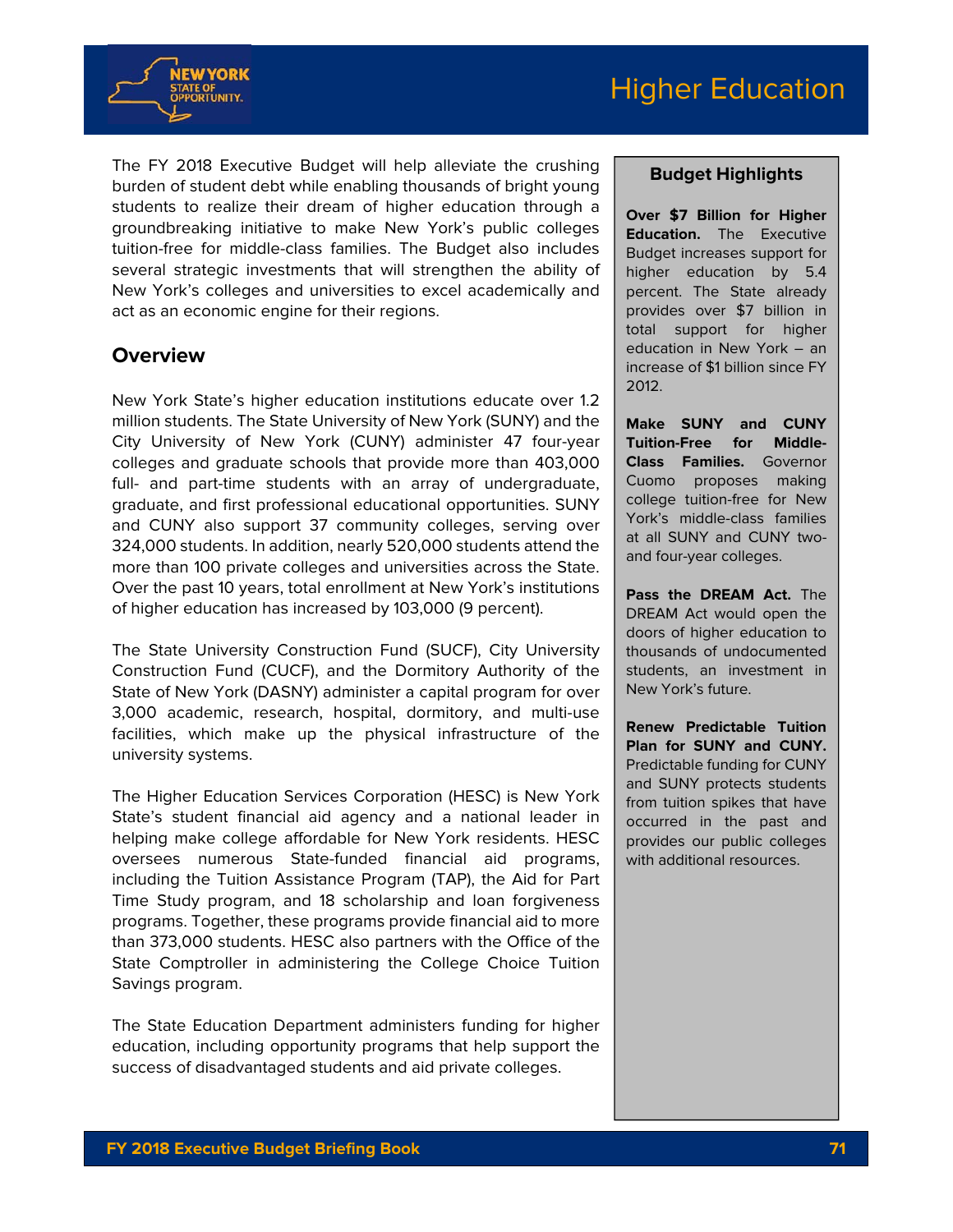

#### **Performance Profile**

**New York's Affordable Higher Education.** The NYSUNY 2020 and NYCUNY 2020 program, established in 2011, has kept tuition increases low and predictable. In 2016, average tuition and fees at New York's public four-year colleges were \$7,710, or 20 percent less than the national average and lower than 38 other states.

**A Growing Student Body**. Over the past 10 years, total enrollment at New York's institutions of higher education has increased by 103,000 (9 percent).

# **Higher Education: A Path to Opportunity**

Under the leadership of Governor Cuomo, New York State provides more than \$7 billion in total support for colleges and universities—an increase of \$1 billion since 2012. This investment includes \$5 billion for SUNY state-operated campuses and CUNY senior colleges, and more than \$750 million for community colleges. New York State also provides over \$1 billion in financial assistance to students through the Tuition Assistance Program, various scholarships and loan forgiveness programs.

New York's support for public higher education, including local funding, is significantly higher than most other states—an average of \$8,830 per student in Fiscal Year 2015, 27 percent above the national average and more than 45 other states.

New York State is also reigning in college costs: average tuition and fees at the State's four-year public institutions were \$7,710 in 2016, 20 percent less than the national average and lower than 38 other states.

Governor Cuomo has championed financial assistance and debt relief for New York students. For many of New York's students, the subsidy of the Tuition Assistance Program—with additional support from the Federal Pell Grant—means that tuition is fully covered. The Governor's Get On Your Feet Loan Forgiveness Program—the nation's only state-sponsored need-based loan forgiveness program—provides up to 24 months of Federal student loan debt relief to recent college graduates, regardless of degree or profession.

In 2011, Governor Cuomo established the NYSUNY 2020 and NYCUNY 2020 program to keep tuition increases low and predictable, while providing additional resources to New York's public colleges and universities. NYSUNY 2020 and NYCUNY 2020 fixed an unpredictable tuition rollercoaster that prevented students and their families from being able to plan for the full cost of their education and ended the days of drastic tuition spikes. As a result of this program, New York's public four-year resident tuition rates remain the lowest in the northeast and in the lowest quartile nationally. This legislation also allowed campuses to better plan and leverage the State's investments for student success.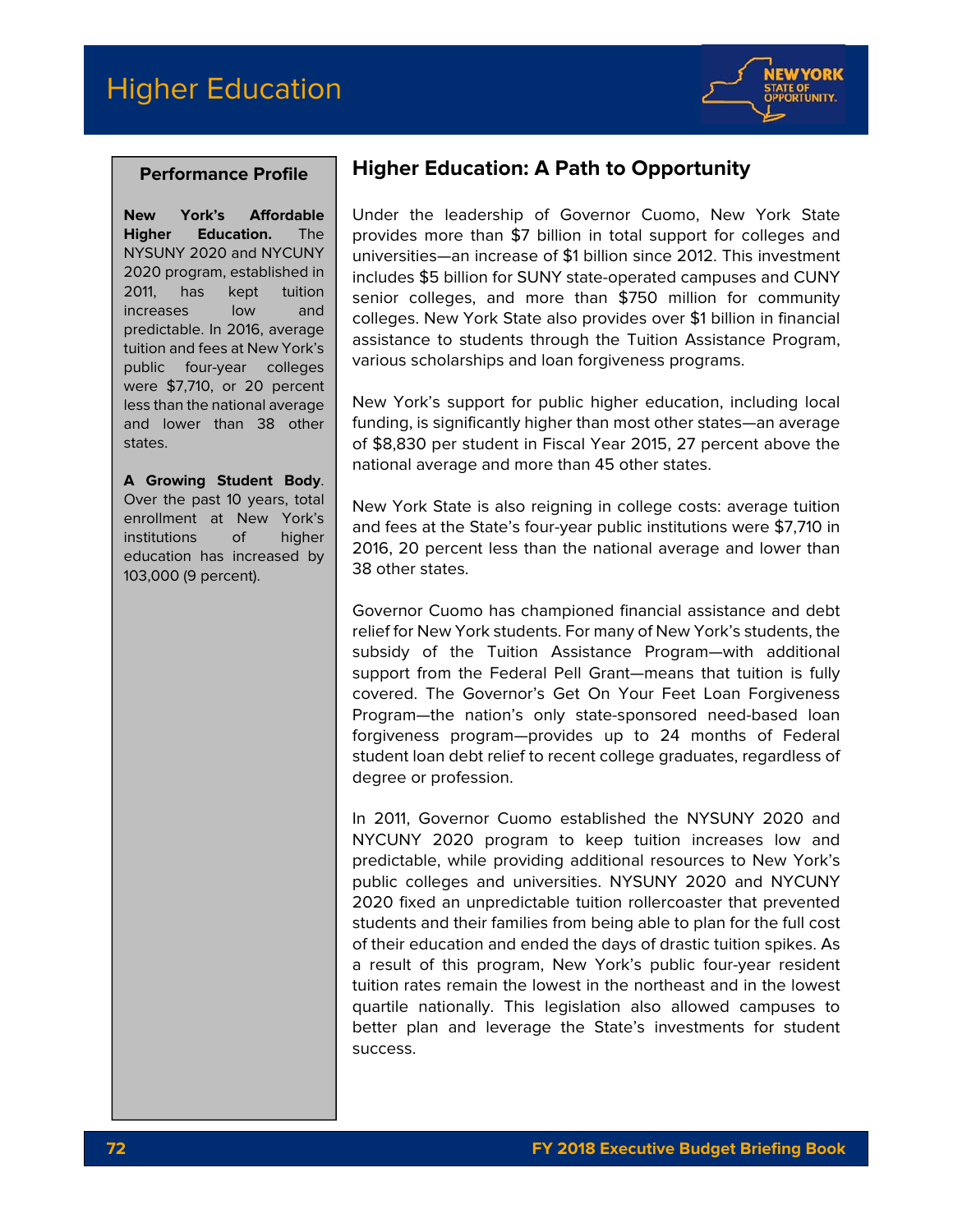

Through NYSUNY 2020 and NYCUNY 2020, Governor Cuomo has made significant strategic investments in New York's public college systems by providing a consistent level of annual State funding, as well as \$580 million in competitive capital grants to make SUNY and CUNY incubators of academic excellence and economic growth. These grants leverage State capital funding to incentivize bottom-up, individualized, long-term economic development plans on campuses and their surrounding communities.

|                                      | <b>Academic</b>              | <b>Academic</b><br><b>FY 2018</b><br>(millions) | <b>Change</b>                |                |
|--------------------------------------|------------------------------|-------------------------------------------------|------------------------------|----------------|
| Category                             | <b>FY 2017</b><br>(millions) |                                                 | <b>Dollars</b><br>(millions) | <b>Percent</b> |
| <b>SUNY State-Operated Campuses*</b> | 2.691                        | 2,844                                           | 153                          | 5.7            |
| <b>CUNY Senior Colleges*</b>         | 1,239                        | 1,269                                           | 30                           | 2.5            |
| <b>SUNY and CUNY Debt Service</b>    | 1,156                        | 1,258                                           | 102                          | 8.8            |
| <b>HESC Financial Aid Programs</b>   | 1,022                        | 1.174                                           | 152                          | 14.9           |
| <b>Community Colleges**</b>          | 751                          | 731                                             | (21)                         | (2.7)          |
| SED Programs***                      | 124                          | 109                                             | (15)                         | (12.1)         |
| <b>SUNY Hospitals Subsidy***</b>     | 88                           | 69                                              | (19)                         | (-21.6)        |
| <b>General Fund Total</b>            | \$7,071                      | \$7.454                                         | \$383                        | 5.4            |

# **Table 9: Summary of Spending (General Fund)**

\*Includes funding for campus operations and employee fringe benefits.

\*\*Decrease in funding largely attributable to enrollment declines at SUNY.

\*\*\*Returns to the FY 2017 Executive Budget appropriation level.

### **Strategic Investments in Higher Education**

Building on the success of the Governor's record in providing students with a path to an affordable and quality college education, the Executive Budget proposes a groundbreaking free-tuition program for middle-class families, as well as several other strategic investments to ensure all students in New York have the opportunity to achieve their goals, regardless of financial circumstances. These investments will strengthen the ability of New York's colleges and universities to excel both academically and as economic engines.

#### **Major Initiatives**

 **Make SUNY and CUNY Tuition-Free for Middle-Class Families through Excelsior Scholarships.** Governor Cuomo proposes making college tuition-free for New York's middle-class families at all SUNY and CUNY two- and four-year colleges. New York's tuitionfree college degree program, the Excelsior Scholarship, is the first of its kind in the nation and will help alleviate the crushing burden of student debt while enabling thousands of students to realize their dream of higher education. As a college education is increasingly necessary to succeed in the 21st century workplace, the Excelsior Scholarship program will ensure all of New York's students have access to a quality education and the skills they need to succeed in the global economy. Tuition-free college would begin immediately for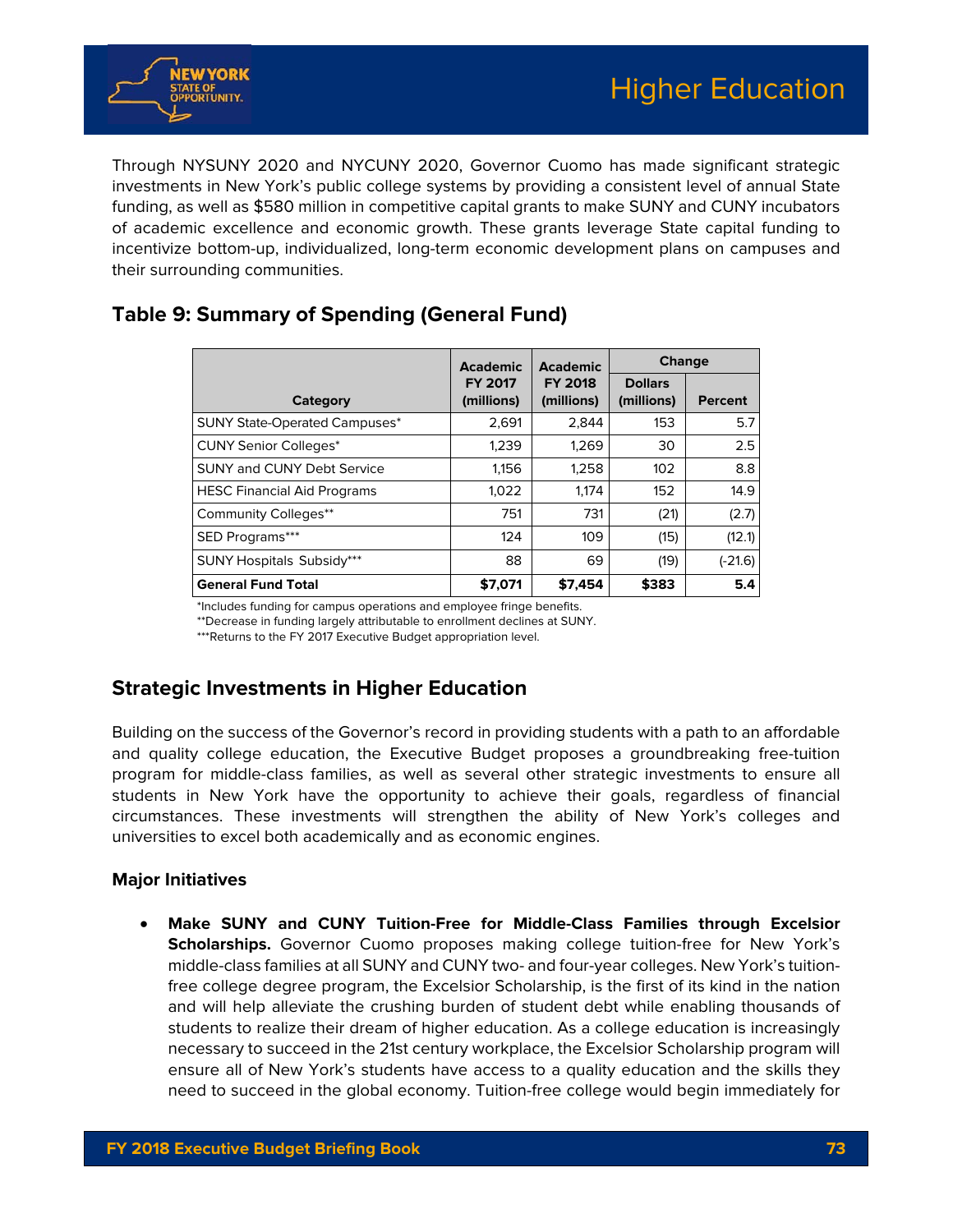

students of families making up to \$100,000 annually, and phase in over the next two years to those making \$125,000 annually. To qualify for an Excelsior Scholarship, students in both community college and four-year colleges who are residents of New York State must be on track to complete their degree in only two or four years, depending on the program. Once fully phased in, the program is estimated to cost \$163 million per year.

- **Pass the DREAM Act.** The Executive Budget includes legislation to enact the DREAM Act, opening the doors of higher education to thousands of New Yorkers. Since 2002, undocumented students qualify for in-state tuition at SUNY and CUNY if they graduated from a New York high school or received a GED in the state. Yet, each year, many talented students who graduate from New York high schools remain unable to fulfill their potential simply because they cannot afford the tuition and lack access to tuition assistance to help pay for school. The DREAM Act will give undocumented students access to the Tuition Assistance Program, as well as State-administered scholarships. An investment in young immigrants' futures is an investment in New York's future.
- **Renew a Predictable Tuition Plan for SUNY and CUNY.** The Budget renews a predictable funding plan for CUNY and SUNY that will both protect students from tuition spikes that have occurred in the past and provide our public colleges with additional resources to invest in college affordability and student success. This plan limits increases in the resident tuition rate at SUNY and CUNY to no more than \$250 a year for the next five years. The revenue generated from any tuition increase will be reinvested to support faculty, instruction, initiatives to improve student success and completion, and tuition credits for TAP-eligible students.
- **Strengthen Higher Education Infrastructure**. To further advance SUNY and CUNY partnerships for economic development, Governor Cuomo proposes investing \$110 million for a new round of the NYSUNY 2020 and NYCUNY 2020 Challenge Grant Program. Established in 2011, this program incentivizes bottom-up, individualized, long-term economic development plans on SUNY and CUNY campuses that include public-private partnerships to benefit the campuses and surrounding communities.
- **Align REDCs and Community College Regional Councils.** To better align existing higher education and training programs with Regional Economic Development Council (REDC) goals, Governor Cuomo proposes launching an industry-driven partnership between REDCs and Community College Regional Councils. These partnerships will spur workforce development programs to meet the needs of local employers in emerging industries. To ensure that Career and Technical Education (CTE) opportunities are integrated into workforce development planning and partnerships, the Governor will appoint two CTE leaders to each Community College Regional Council. This effort will improve the talent pipeline, and create stronger career pathways in New York State by combining the best education, training workforce, and business assets in the region.